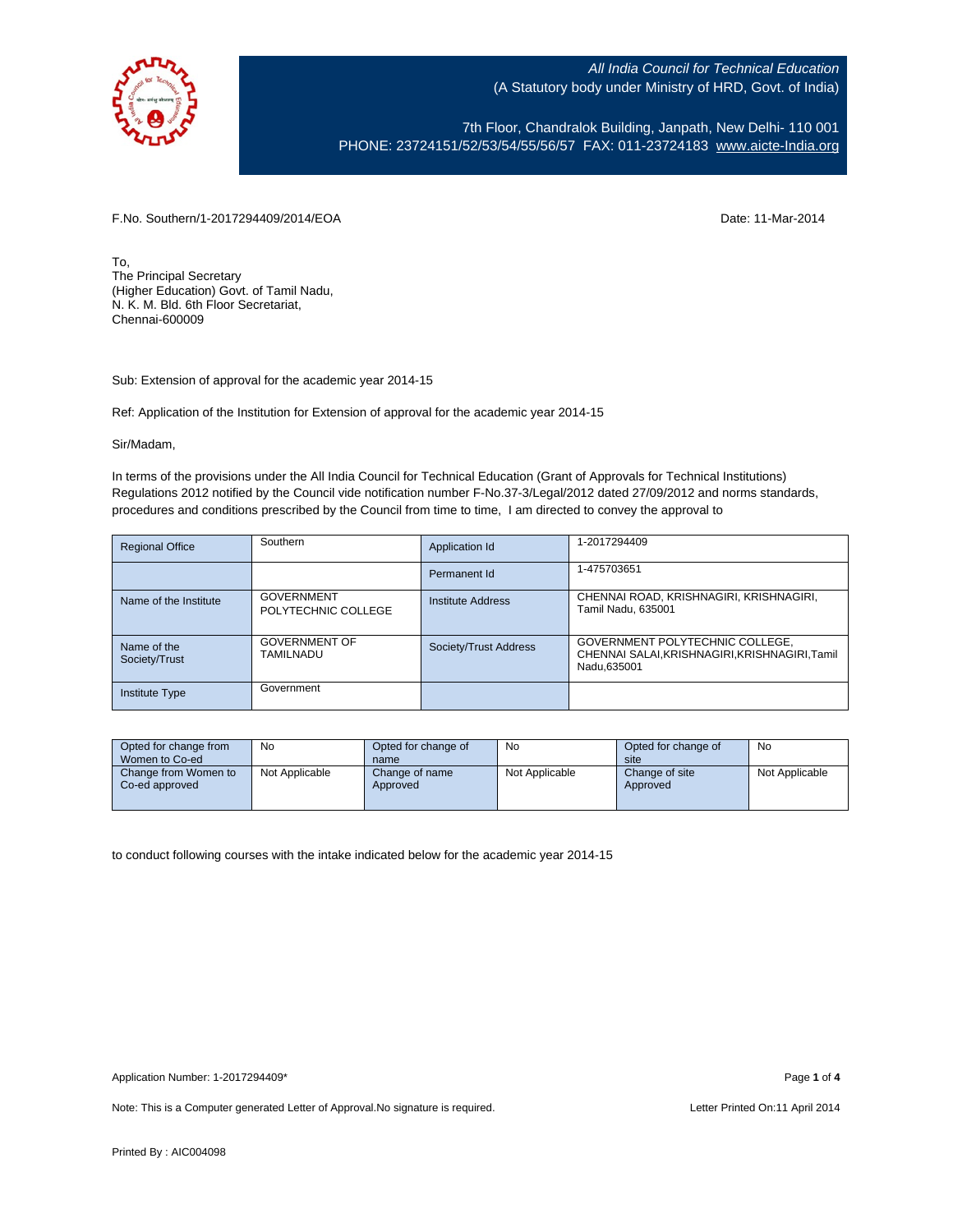

7th Floor, Chandralok Building, Janpath, New Delhi- 110 001 PHONE: 23724151/52/53/54/55/56/57 FAX: 011-23724183 [www.aicte-India.org](http://www.aicte-india.org/)

| Application Id: 1-2017294409                          |           | Course         |                                                                 | <b>Affiliating Body</b>    |                                                          |                |                              |                            |                     |
|-------------------------------------------------------|-----------|----------------|-----------------------------------------------------------------|----------------------------|----------------------------------------------------------|----------------|------------------------------|----------------------------|---------------------|
|                                                       |           |                |                                                                 |                            |                                                          |                |                              |                            |                     |
| Program                                               | Shift     | Level          |                                                                 | Full/Part Time             |                                                          | Intake 2013-14 | Intake Approved for<br>14-15 | <b>NRI Approval status</b> | PIO Approval status |
| <b>ENGINEERING</b><br>AND<br><b>TECHNOLOGY</b>        | 1st Shift | <b>DIPLOMA</b> | <b>CIVIL</b><br><b>ENGINEERING</b>                              | <b>FULL</b><br><b>TIME</b> | Directorate of<br>Technical Education,<br>Chennai        | 60             | 60                           | No                         | No                  |
| <b>ENGINEERING</b><br>AND<br><b>TECHNOLOGY</b>        | 1st Shift | <b>DIPLOMA</b> | <b>CIVIL</b><br><b>ENGINEERING</b>                              | PART<br><b>TIME</b>        | Directorate of<br><b>Technical Education,</b><br>Chennai | 30             | 30                           | No                         | No                  |
| <b>ENGINEERING</b><br>AND<br><b>TECHNOLOGY</b>        | 1st Shift | <b>DIPLOMA</b> | <b>COMPUTER</b><br><b>ENGINEERING</b>                           | <b>FULL</b><br><b>TIME</b> | Directorate of<br>Technical Education,<br>Chennai        | 60             | 60                           | <b>No</b>                  | <b>No</b>           |
| <b>ENGINEERING</b><br>AND<br><b>TECHNOLOGY</b>        | 1st Shift | <b>DIPLOMA</b> | <b>ELECTRONICS &amp;</b><br><b>COMMUNICATION</b><br><b>ENGG</b> | <b>FULL</b><br><b>TIME</b> | Directorate of<br>Technical Education,<br>Chennai        | 60             | 60                           | No                         | No                  |
| <b>ENGINEERING</b><br><b>AND</b><br><b>TECHNOLOGY</b> | 1st Shift | <b>DIPLOMA</b> | <b>ELECTRONICS &amp;</b><br><b>COMMUNICATION</b><br><b>ENGG</b> | <b>PART</b><br><b>TIME</b> | Directorate of<br>Technical Education,<br>Chennai        | 30             | 30                           | No                         | No                  |
| <b>ENGINEERING</b><br>AND<br><b>TECHNOLOGY</b>        | 1st Shift | <b>DIPLOMA</b> | <b>MECHANICAL</b><br><b>ENGINEERING</b>                         | <b>FULL</b><br><b>TIME</b> | Directorate of<br>Technical Education,<br>Chennai        | 60             | 60                           | No                         | No                  |
| <b>ENGINEERING</b><br>AND<br><b>TECHNOLOGY</b>        | 1st Shift | <b>DIPLOMA</b> | <b>MECHANICAL</b><br><b>ENGINEERING</b>                         | PART<br><b>TIME</b>        | Directorate of<br>Technical Education,<br>Chennai        | 30             | 30                           | No                         | No                  |
| <b>ENGINEERING</b><br>AND<br><b>TECHNOLOGY</b>        | 2nd Shift | <b>DIPLOMA</b> | <b>CIVIL</b><br><b>ENGINEERING</b>                              | <b>FULL</b><br>TIME        | Directorate of<br>Technical Education,<br>Chennai        | 60             | 60                           | <b>No</b>                  | <b>No</b>           |
| <b>ENGINEERING</b><br>AND<br><b>TECHNOLOGY</b>        | 2nd Shift | <b>DIPLOMA</b> | <b>COMPUTER</b><br><b>ENGINEERING</b>                           | <b>FULL</b><br><b>TIME</b> | Directorate of<br>Technical Education,<br>Chennai        | 60             | 60                           | No                         | No                  |

Application Number: 1-2017294409\* Page **2** of **4**

Note: This is a Computer generated Letter of Approval. No signature is required. Letter Printed On:11 April 2014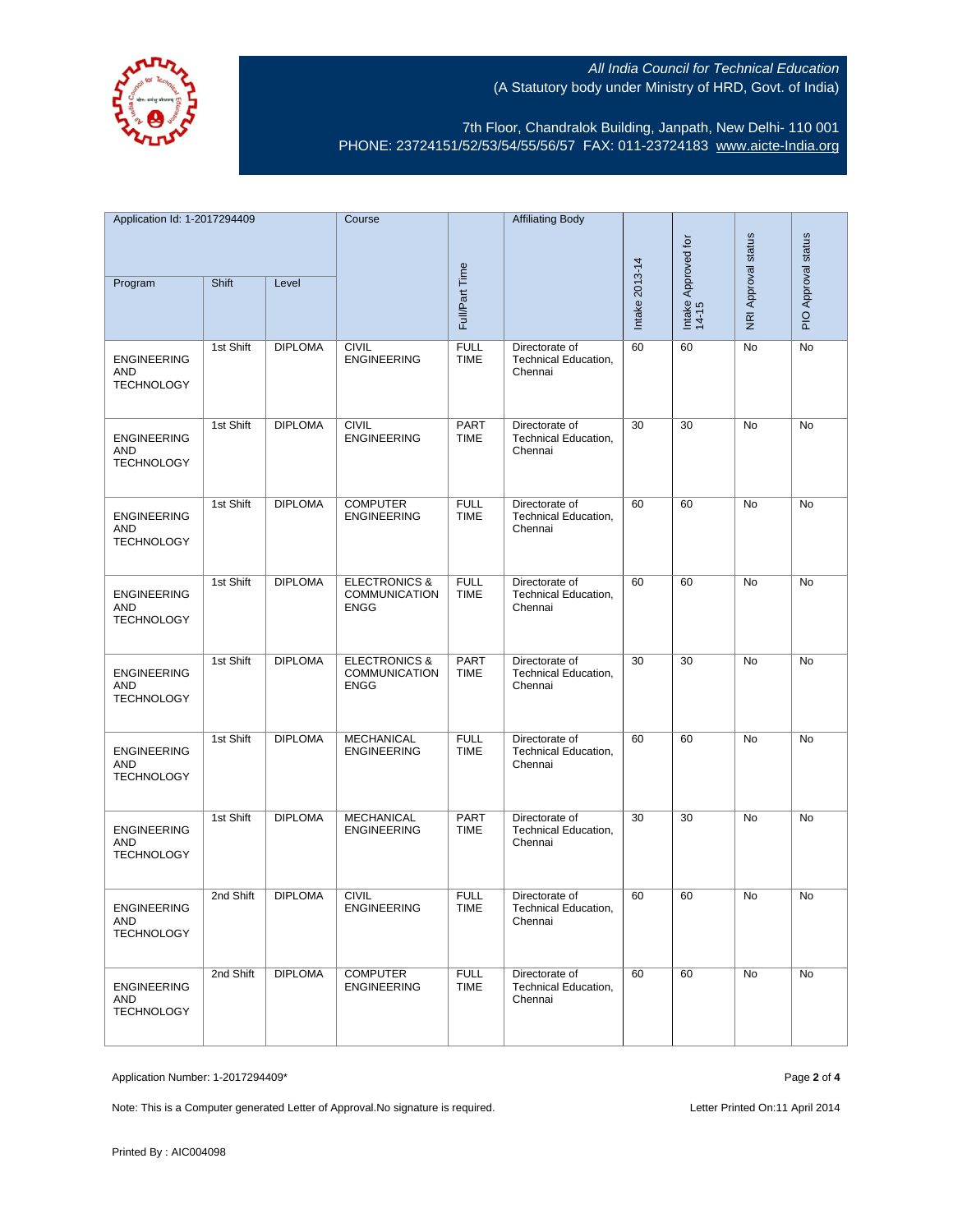

7th Floor, Chandralok Building, Janpath, New Delhi- 110 001 PHONE: 23724151/52/53/54/55/56/57 FAX: 011-23724183 [www.aicte-India.org](http://www.aicte-india.org/)

| Application Id: 1-2017294409<br>Shift<br>Program<br>Level |           | Course         |                                                                 | <b>Affiliating Body</b>    | 2013-14                                                  | Approved for | status<br>Approval | status<br>Approval |             |
|-----------------------------------------------------------|-----------|----------------|-----------------------------------------------------------------|----------------------------|----------------------------------------------------------|--------------|--------------------|--------------------|-------------|
|                                                           |           |                |                                                                 | Full/Part Time             |                                                          | Intake       | Intake<br>14-15    | $\overline{g}$     | $rac{Q}{P}$ |
| <b>ENGINEERING</b><br><b>AND</b><br><b>TECHNOLOGY</b>     | 2nd Shift | <b>DIPLOMA</b> | <b>ELECTRONICS &amp;</b><br><b>COMMUNICATION</b><br><b>ENGG</b> | <b>FULL</b><br><b>TIME</b> | Directorate of<br><b>Technical Education,</b><br>Chennai | 60           | 60                 | <b>No</b>          | <b>No</b>   |
| <b>ENGINEERING</b><br><b>AND</b><br><b>TECHNOLOGY</b>     | 2nd Shift | <b>DIPLOMA</b> | <b>MECHANICAL</b><br><b>ENGINEERING</b>                         | <b>FULL</b><br><b>TIME</b> | Directorate of<br><b>Technical Education,</b><br>Chennai | 60           | 60                 | No                 | <b>No</b>   |

• Validity of the course details may be verified at www.aicte-india.org>departments>approvals

The above mentioned approval is subject to the condition that GOVERNMENT POLYTECHNIC COLLEGE shall follow and adhere to the Regulations, guidelines and directions issued by AICTE from time to time and the undertaking / affidavit given by the institution along with the application submitted by the institution on portal.

In case of any differences in content in this Computer generated Extension of Approval Letter, the content/information as approved by the Executive Council / General Council as available on the record of AICTE shall be final and binding.

Strict compliance of Anti-Ragging Regulation:- Approval is subject to strict compliance of provisions made in AICTE Regulation notified vide F. No. 37-3/Legal/AICTE/2009 dated July 1, 2009 for Prevention and Prohibition of Ragging in Technical Institutions. In case Institution fails to take adequate steps to Prevent Ragging or fails to act in accordance with AICTE Regulation or fails to punish perpetrators or incidents of Ragging, it will be liable to take any action as defined under clause 9(4) of the said Regulation.

**(Dr. Kuncheria P. Isaac)**

Member Secretary, AICTE

Copy to:

- **1. The Regional Officer,** All India Council for Technical Education Shastri Bhawan 26, Haddows Road Chennai - 600 006, Tamil Nadu
- **2. The Director Of Technical Education,** Tamil Nadu

Application Number: 1-2017294409\* Page **3** of **4**

Note: This is a Computer generated Letter of Approval.No signature is required. Letter According the state of the Letter Printed On:11 April 2014